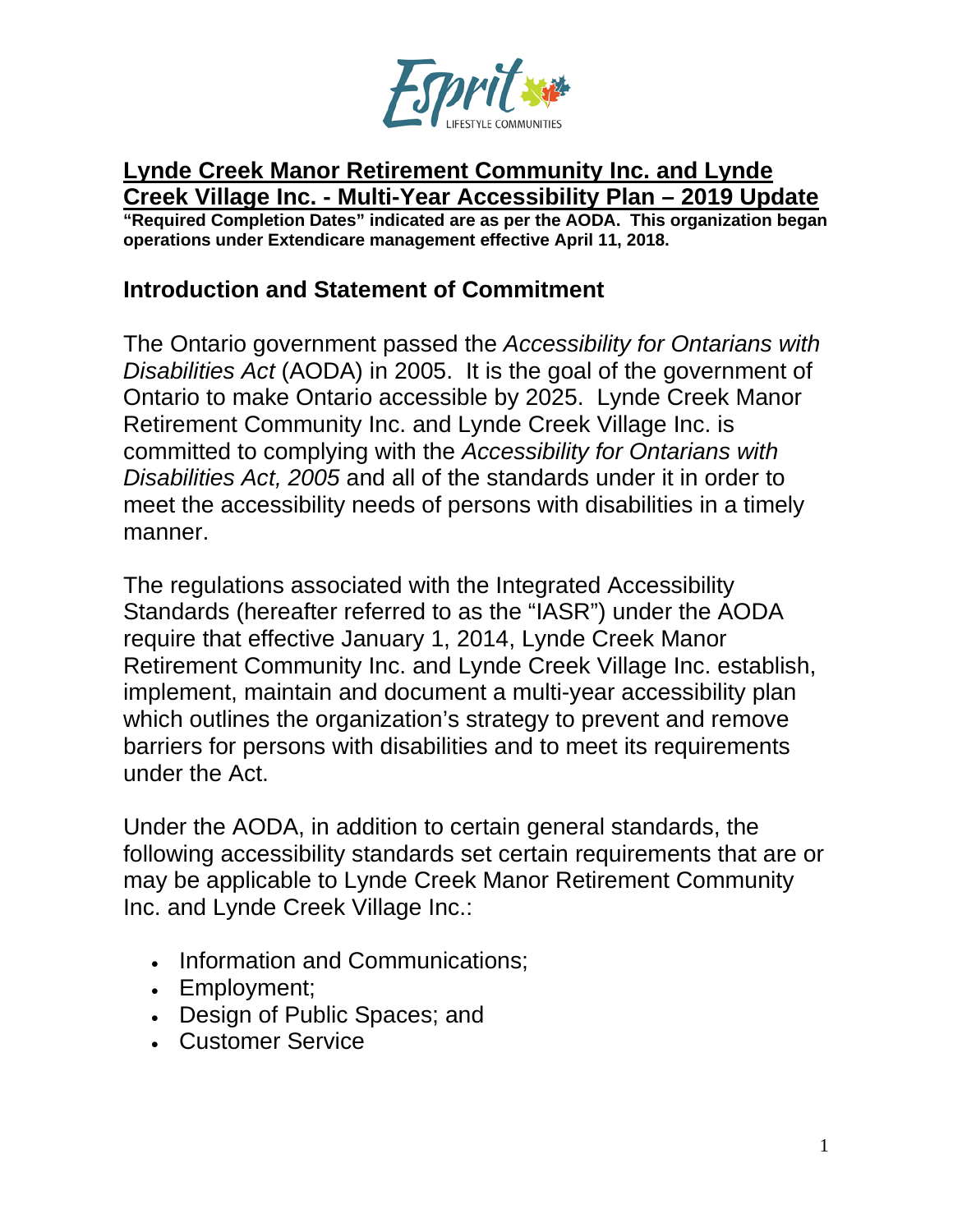

This multi-year plan outlines Lynde Creek Manor Retirement Community Inc. and Lynde Creek Village Inc.'s strategy to prevent and remove barriers to address the current and future requirements of the AODA, and in order to fulfill our commitment as outlined in Lynde Creek Manor Retirement Community Inc. and Lynde Creek Village Inc.'s Accessibility Policies.

In accordance with the requirements set out in the IASR, Lynde Creek Manor Retirement Community Inc. and Lynde Creek Village Inc. will:

- Post this plan on its website ([INSERT WEBSITE NAME]);
- Provide this plan in an accessible format, upon request; and
- Review and update this plan at least once every five years

This Plan has been updated to include Lynde Creek Manor Retirement Community Inc. and Lynde Creek Village Inc.'s planned Accessibility strategies for the review period beginning January 1, 2019.

#### **Overview**

Integrated Accessibility Standards Regulations

- 1. Emergency Procedure, Plans or Public Safety Information
- 2. Workplace Emergency Response Information
- 3. Training
- 4. Information and Communication Standards
	- a. Feedback, Accessible Formats and Communication **Supports**
	- b. Accessible Websites and Web Content
- 5. Employment Standards
	- a. Recruitment
	- b. Informing Employees of Supports
	- c. Documented Individual Accommodation Plans/Return to Work Process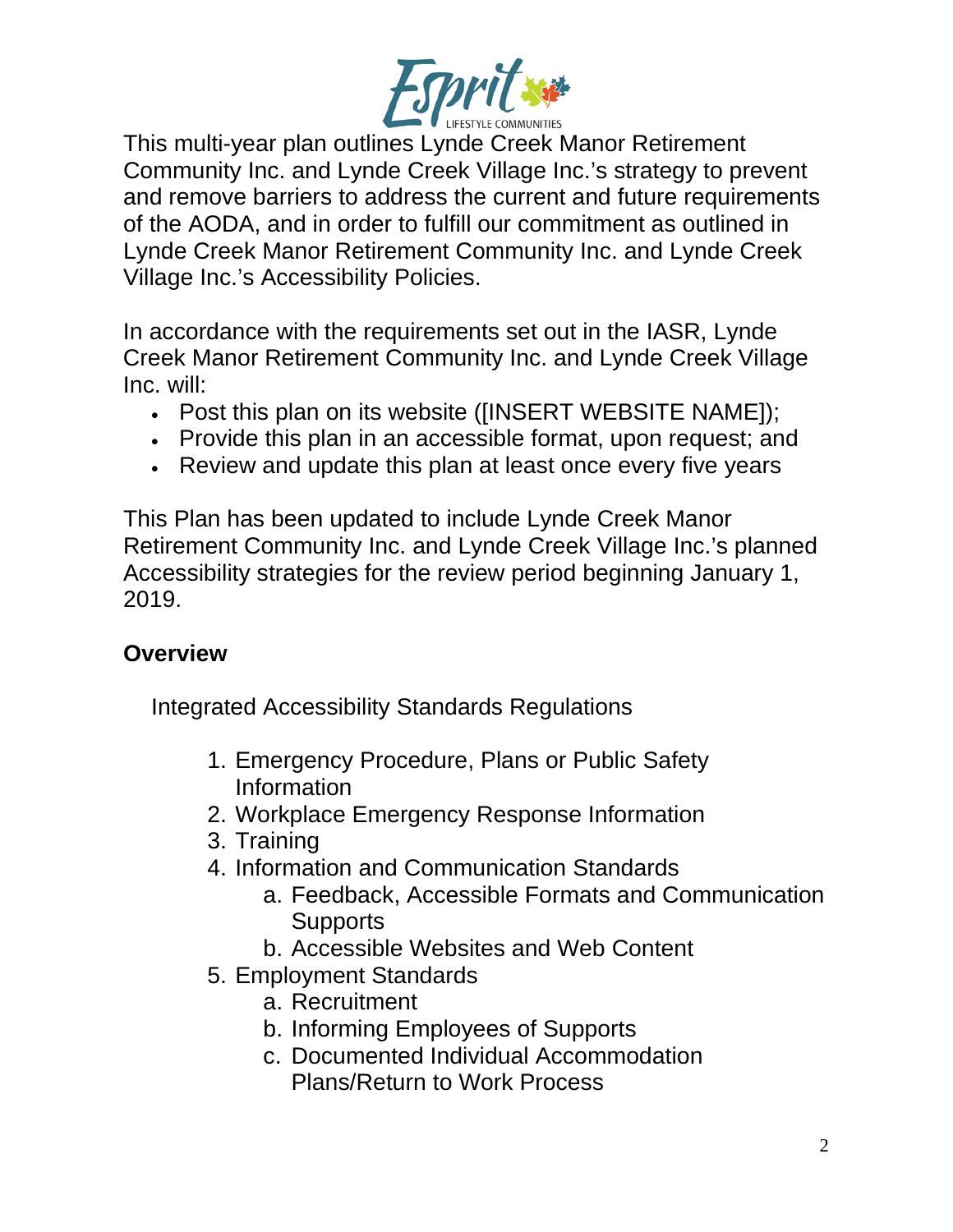

- d. Performance Management, Career Development and Redeployment
- 6. Design of Public Spaces
- 7. Customer Service
	- a. Establishment of Policies
	- b. Use of Service Animals and Support Persons
	- c. Notice of Temporary Disruptions
	- d. Training of Staff
	- e. Feedback Process
	- f. Format of Documents

### **Integrated Accessibility Standards Regulation**

### **1. Emergency Procedure, Plans or Public Safety Information**

#### **Commitment:**

Lynde Creek Manor Retirement Community Inc. and Lynde Creek Village Inc. is committed to complying with the provisions of the AODA in respect of this requirement, with the objective of making our company premises safer for persons with disabilities during emergency circumstances.

## **Action Taken:**

The following measures have been implemented by Lynde Creek Manor Retirement Community Inc. and Lynde Creek Village Inc.:

• Emergency procedures, plans and public safety information that are prepared by Lynde Creek Manor Retirement Community Inc. and Lynde Creek Village Inc. and made available to the public, will be made available in an accessible format or with appropriate communication supports, as soon as practicable, upon request;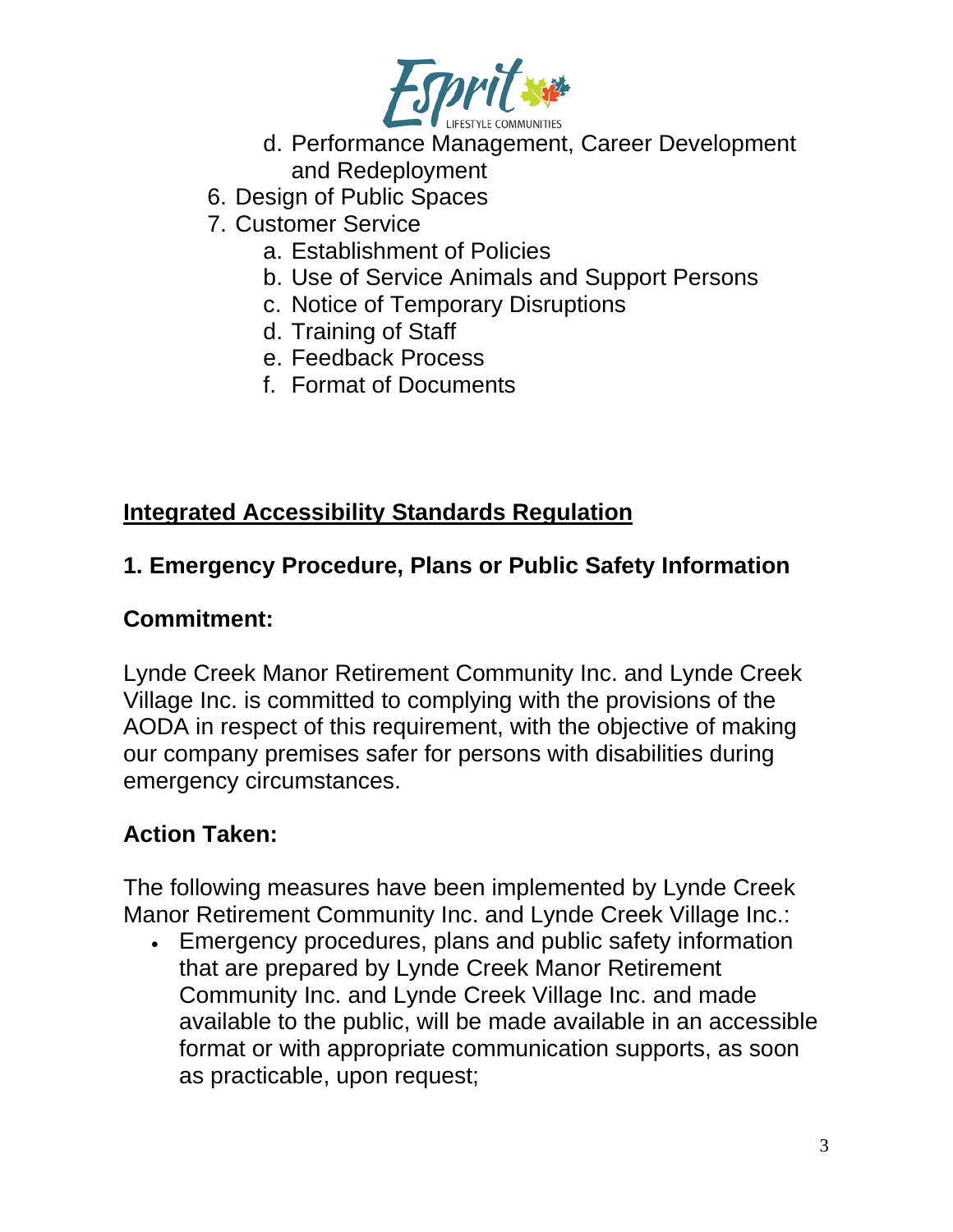

## **Required compliance date: January 1, 2012 Status: Completed.**

## **2. Workplace Emergency Response Information**

#### **Commitment:**

Where Lynde Creek Manor Retirement Community Inc. and Lynde Creek Village Inc. is aware that an employee has a disability and that there is a need for accommodation, individualized workplace emergency response information will be provided to the employee as soon as practicable if such information is necessary given the nature of the employee's disability.

### **Actions Taken:**

The following measures have been implemented by Lynde Creek Manor Retirement Community Inc. and Lynde Creek Village Inc.:

- Where the organization becomes aware of the need to accommodate an employee's disability, and if the employee's disability is such that the individualized emergency response information is necessary, Lynde Creek Manor Retirement Community Inc. and Lynde Creek Village Inc. will provide individualized workplace emergency response information to the employee with the disability as soon as practicable after it becomes aware of the need.
- If an employee who receives individualized workplace emergency response information requires assistance, with the employee's consent, Lynde Creek Manor Retirement Community Inc. and Lynde Creek Village Inc. will provide the workplace emergency response information to the person designated by the organization to provide assistance to the employee.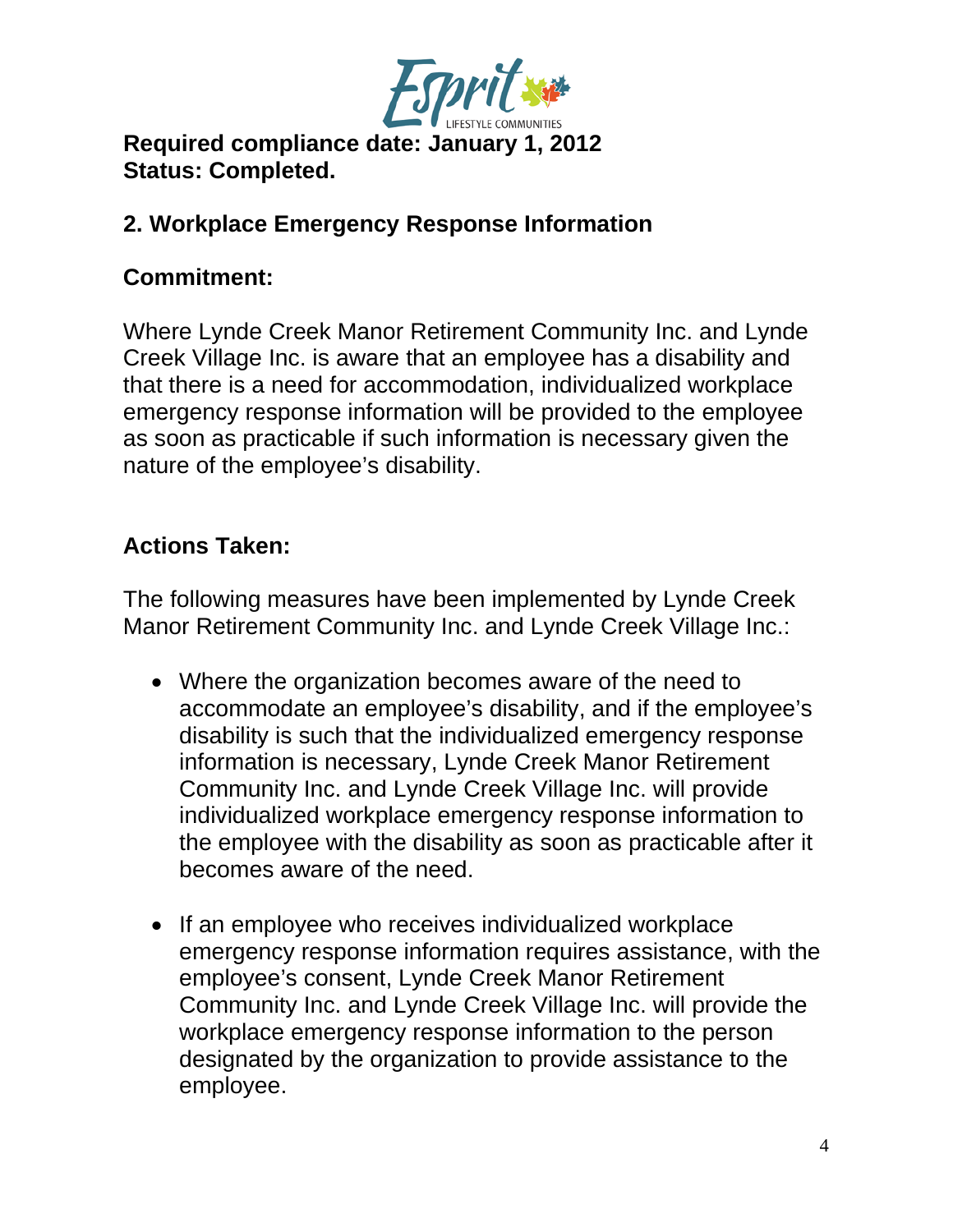

- Lynde Creek Manor Retirement Community Inc. and Lynde Creek Village Inc. will review the individualized workplace emergency response information when:
	- the employee moves to a different location in the organization;
	- the employee's overall accommodations needs or plans are reviewed; and/or
	- Lynde Creek Manor Retirement Community Inc. and Lynde Creek Village Inc. reviews its general emergency response policies.

#### **Required compliance date: January 1, 2012 Status: Completed and acknowledged.**

**UPDATE: Actions Taken:** In 2018, Lynde Creek Manor Retirement Community Inc. and Lynde Creek Village Inc. created a specific template for Emergency Response Plan information to more easily facilitate the organization's obligations under this requirement.

## **3. Accessibility Policies and Multi-Year Accessibility Plan**

## **Commitment:**

The organization commits to making its policy documents publicly available, and will provide them in an accessible format upon request.

The organization will:

• Establish, implement, maintain and document a multi-year accessibility plan, which outlines the organization's strategy to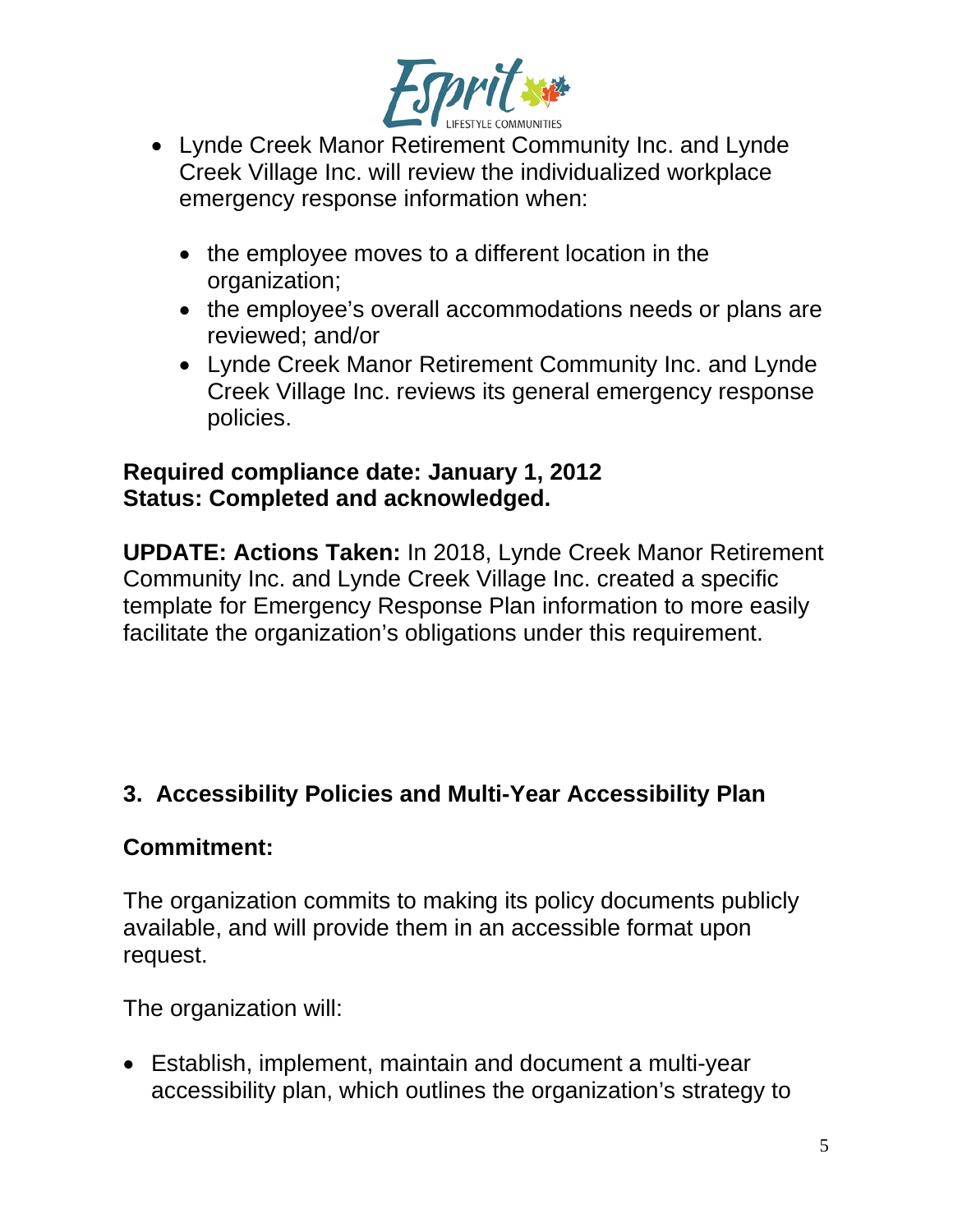

prevent and remove barriers and meet its requirements under this Regulation;

- Post the accessibility plan on our website and provide the plan in an accessible format upon request; and
- Review and update the accessibility plan at least once every five years.

**Required Compliance Date: January 1, 2014 Status: Completed and acknowledged.**

**Most Recent Latest Date for Plan Review: January 1, 2019 Status: Completed.**

**Next Latest Date for Plan Review: January 1, 2024.**

**4. Self-Service Kiosks (Effective January 1, 2014)**

#### **Commitment:**

The organization will have regard to accessibility for persons with disabilities when designing, procuring or acquiring self-service kiosks.

## **Required Compliance Date: January 1, 2014 Status: Acknowledged.**

## **5. Training**

## **Commitment:**

Lynde Creek Manor Retirement Community Inc. and Lynde Creek Village Inc. is committed to implementing a process to ensure that all employees, volunteers, and all other persons who provide goods, services and facilities on Lynde Creek Manor Retirement Community Inc. and Lynde Creek Village Inc.'s behalf, and persons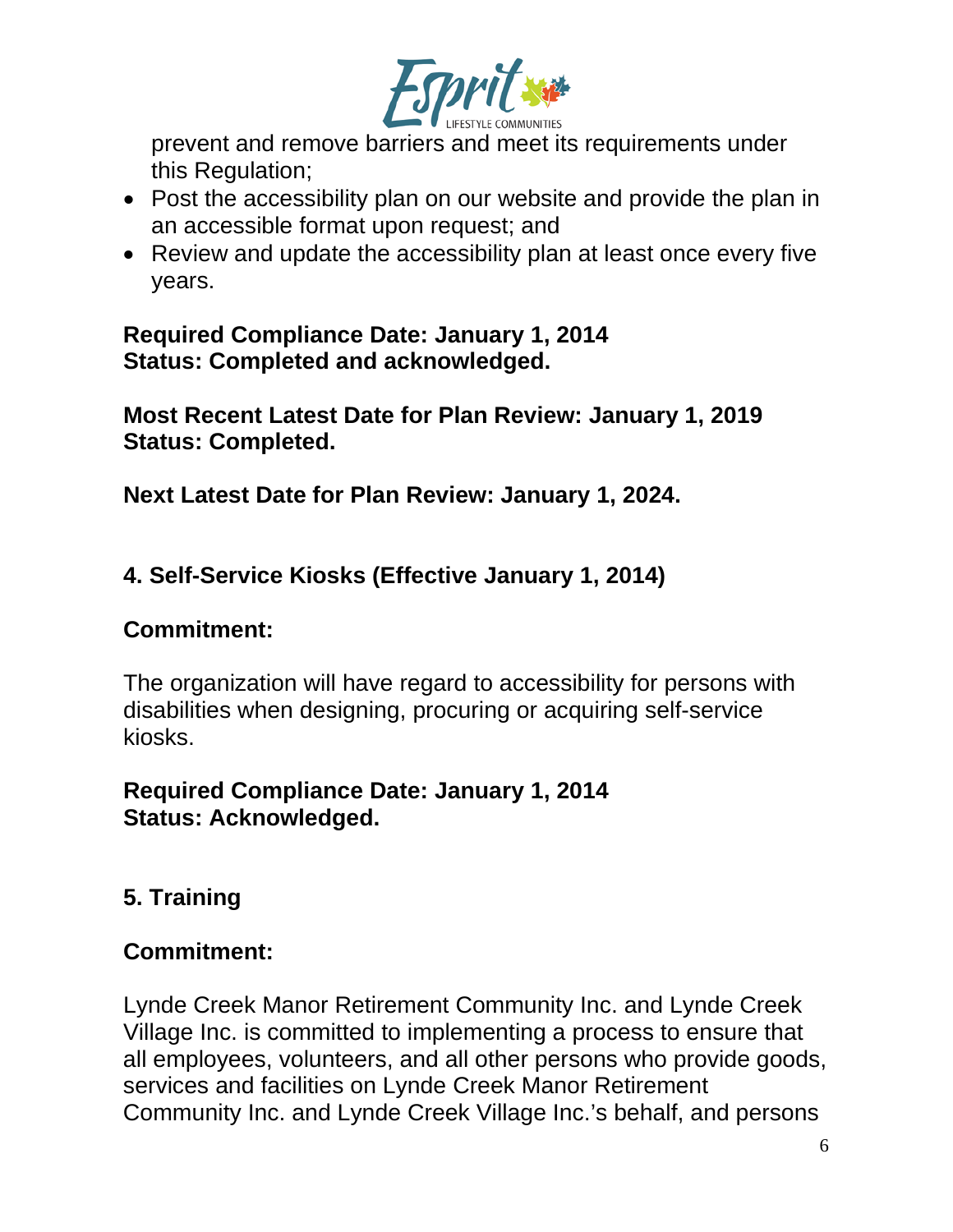

participating in the development and approval of Lynde Creek Manor Retirement Community Inc. and Lynde Creek Village Inc.'s policies, are provided with appropriate training on the requirements of the IASR and on the Ontario Human Rights Code as it pertains to persons with disabilities, and are provided with such training as soon as practicable.

## **Actions Taken:**

In accordance with the IASR, Lynde Creek Manor Retirement Community Inc. and Lynde Creek Village Inc.:

- Developed and provided the appropriate training on the requirements of the IASR and on the Ontario Human Rights Code as it pertains to persons with disabilities, to employees, volunteers, third-party contractors who provide goods, services and facilities on Lynde Creek Manor Retirement Community Inc. and Lynde Creek Village Inc.'s behalf, and persons participating in the development and approval of the Lynde Creek Manor Retirement Community Inc. and Lynde Creek Village Inc.'s policies;
- Provided the training referenced above as soon as was practicable;
- Kept and maintains a record of the training provided, including the dates that the training was provided and the number of individuals to whom it was provided;
- Will ensure that training is provided on any changes to the prescribed policies on an ongoing basis.

## **Required compliance date: January 1, 2015; Updated: July 1, 2016**

**Status: Completed and acknowledged.**

## **6. Information and Communication Standards**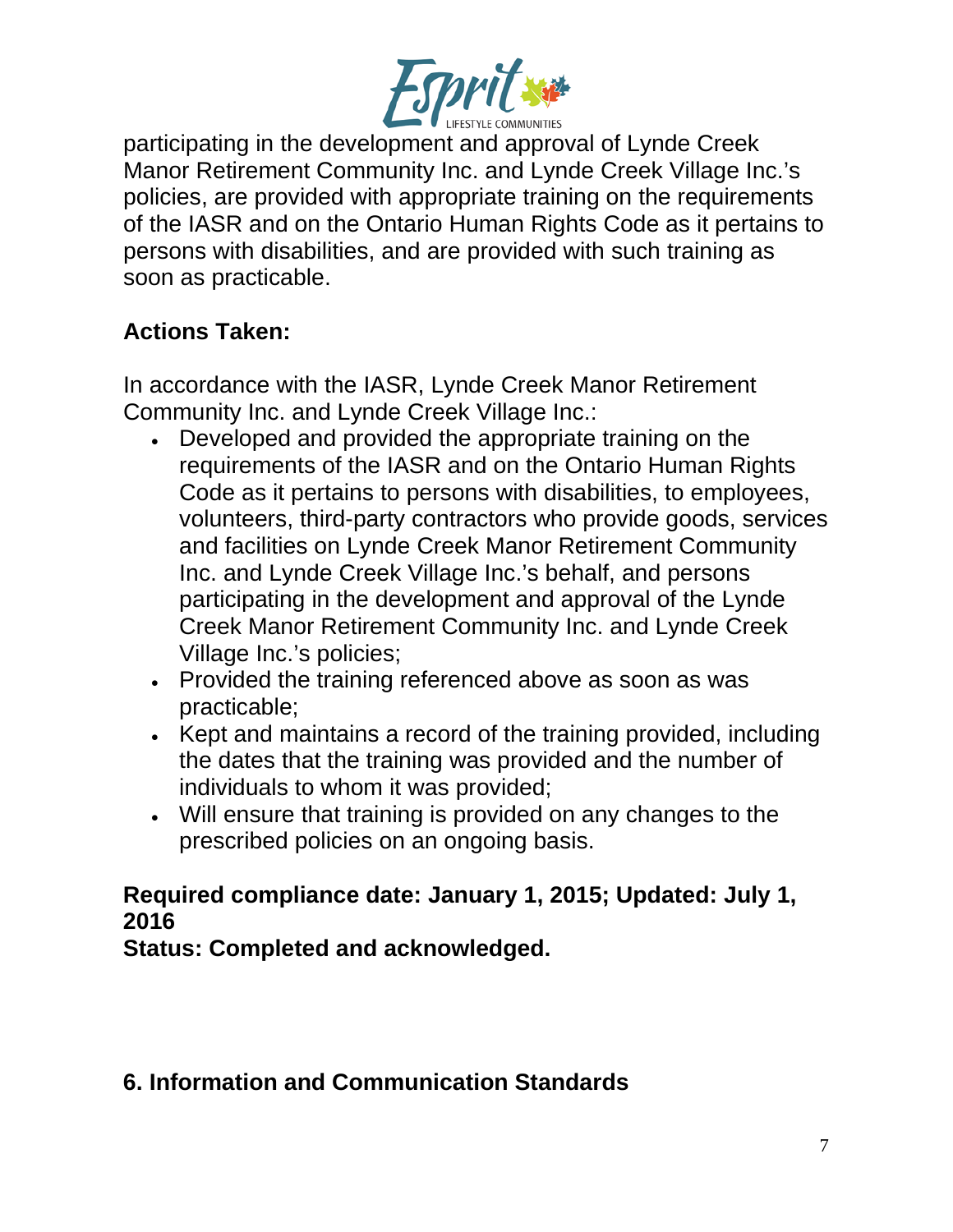

## **Commitment:**

Lynde Creek Manor Retirement Community Inc. and Lynde Creek Village Inc. is committed to complying with the provisions of the AODA in respect of this requirement, with the objective of making applicable company information and communications accessible to persons with disabilities.

## **(i) Feedback, Accessible Formats and Communication Supports**

## **Actions Taken:**

In accordance with the IASR, Lynde Creek Manor Retirement Community Inc. and Lynde Creek Village Inc. will:

- Ensure that feedback processes are accessible to persons with disabilities by providing or arranging for the provision of accessible formats and communications supports, upon request. The organization will notify the public about the availability of accessible formats and communication supports.
- Except as otherwise provided for under the IASR, provide or arrange for the provision of accessible formats and communication supports upon request for persons with disabilities in a timely manner that takes into account the person's accessibility needs.
- Consult with the person making the request in determining the suitability of an accessible format or communication support.
- Notify the public about the availability of accessible formats and communication supports.

## **Required compliance dates:**

**January 1, 2015 – Feedback-related provisions Status: Completed.**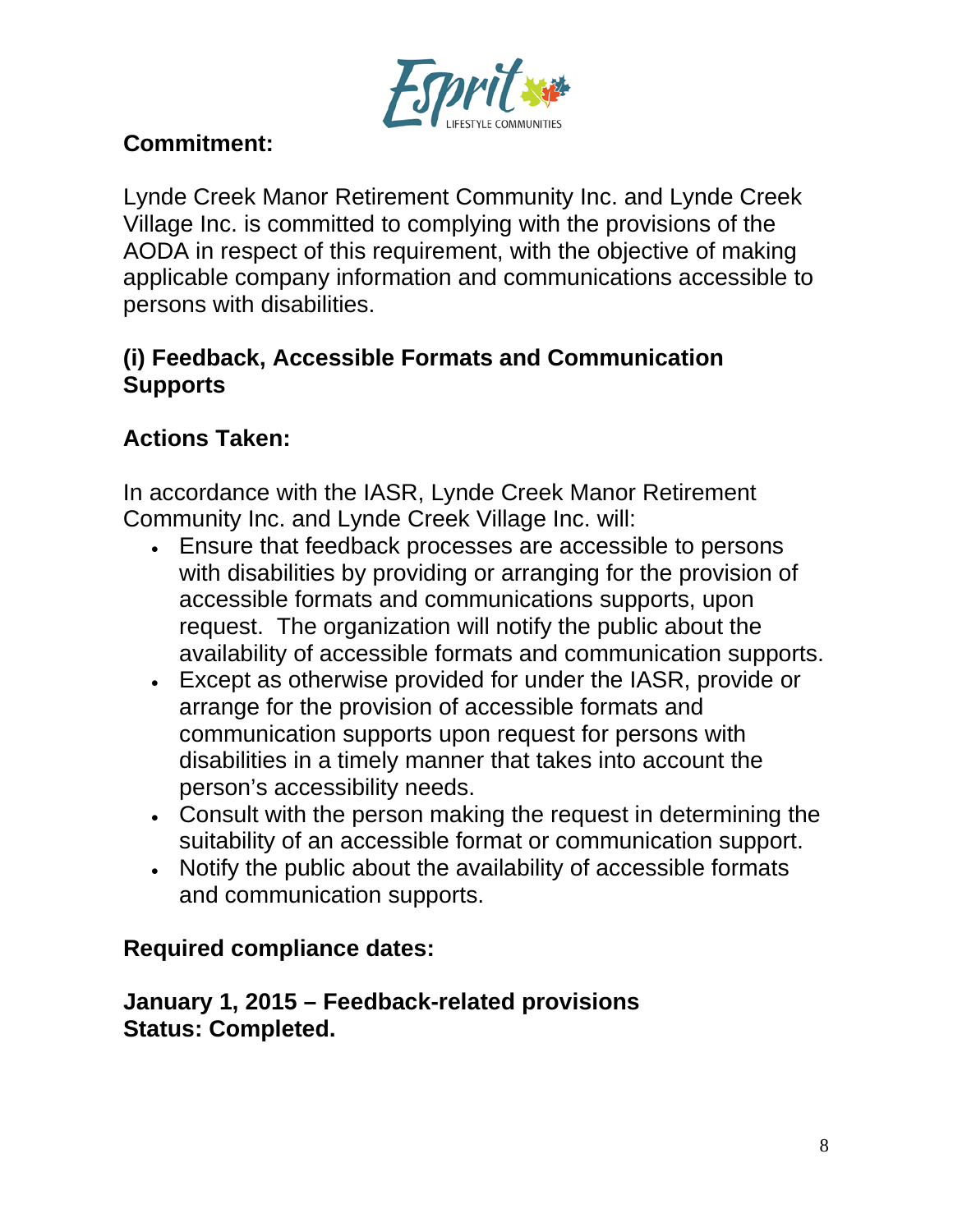

**January 1, 2016 – Accessible Formats & Communication Supports-related Status: Completed.**

## **(ii) Accessible Websites and Web Content**

### **Actions Taken/Planned Action:**

In accordance with the IASR, Lynde Creek Manor Retirement Community Inc. and Lynde Creek Village Inc. will ensure that Lynde Creek Manor Retirement Community Inc. and Lynde Creek Village Inc.'s public websites and online content conform with the World Wide Web Consortium Web Content Accessibility Guidelines (WCAG) 2.0, Level A (new websites and online content) by January 1, 2014, to Level AA for all content by January 1, 2021.

#### **Required compliance date: January 1, 2014 – WCAG 2.0 Level A – new Internet websites and web content,**

#### **Status: Level A – Completed and acknowledged.**

**UPDATE:** Lynde Creek Manor Retirement Community Inc. and Lynde Creek Village Inc. continues to review its websites and web content for compliance with the standard and have engaged an expert outside web design firm to help Lynde Creek Manor Retirement Community Inc. and Lynde Creek Village Inc. be compliant meet its obligations effective January 1, 2021, with respect to internet websites and web content.

#### **January 1, 2021 – WCG 2.0 Level AA – all Internet websites and web content, except for exclusions set out in the IASR.**

**Level AA – In process.**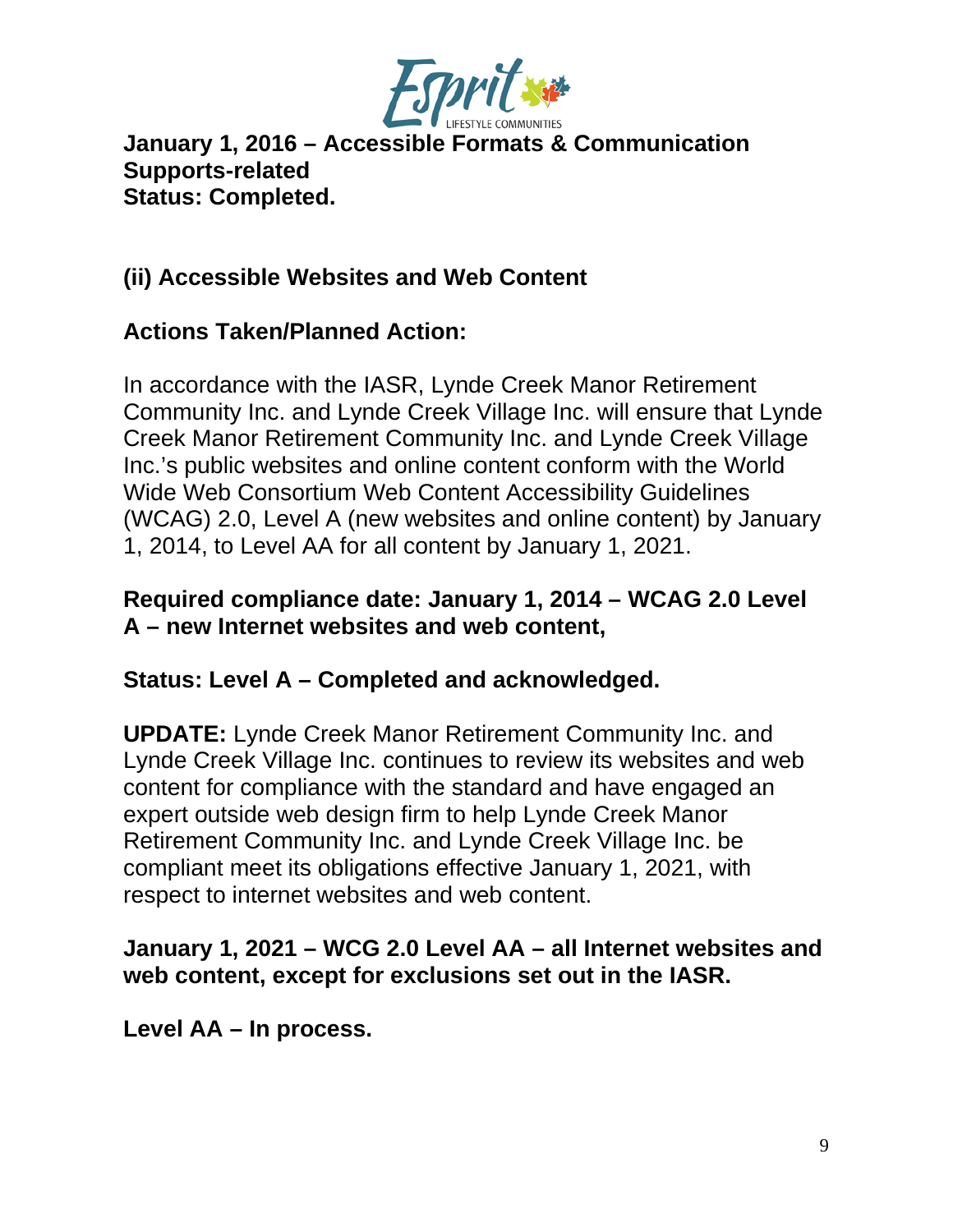

## **7. Employment Standards (also see "2. Workplace Emergency Response Information" above)**

## **(i) Recruitment**

### **Commitment:**

Lynde Creek Manor Retirement Community Inc. and Lynde Creek Village Inc. is committed to complying with the provisions of the AODA in respect of this requirement, with the objective of making the recruitment process accessible to persons with disabilities.

## **Actions Taken:**

In accordance with the IASR, Lynde Creek Manor Retirement Community Inc. and Lynde Creek Village Inc. does the following:

#### **Recruitment General**

Lynde Creek Manor Retirement Community Inc. and Lynde Creek Village Inc. notifies employees and the public of the availability of accommodation for applicants with disabilities in the recruitment process. This will include:

This initially involved a review and modification of existing recruitment policies, procedures, processes and templates and presently involves specifying that accommodation is available for applicants with disabilities on Lynde Creek Manor Retirement Community Inc. and Lynde Creek Village Inc.'s website and on job postings.

#### **Recruitment, Assessment and Selection**

Lynde Creek Manor Retirement Community Inc. and Lynde Creek Village Inc. notifies job applicants, when they are individually selected to participate in an assessment or selection process, that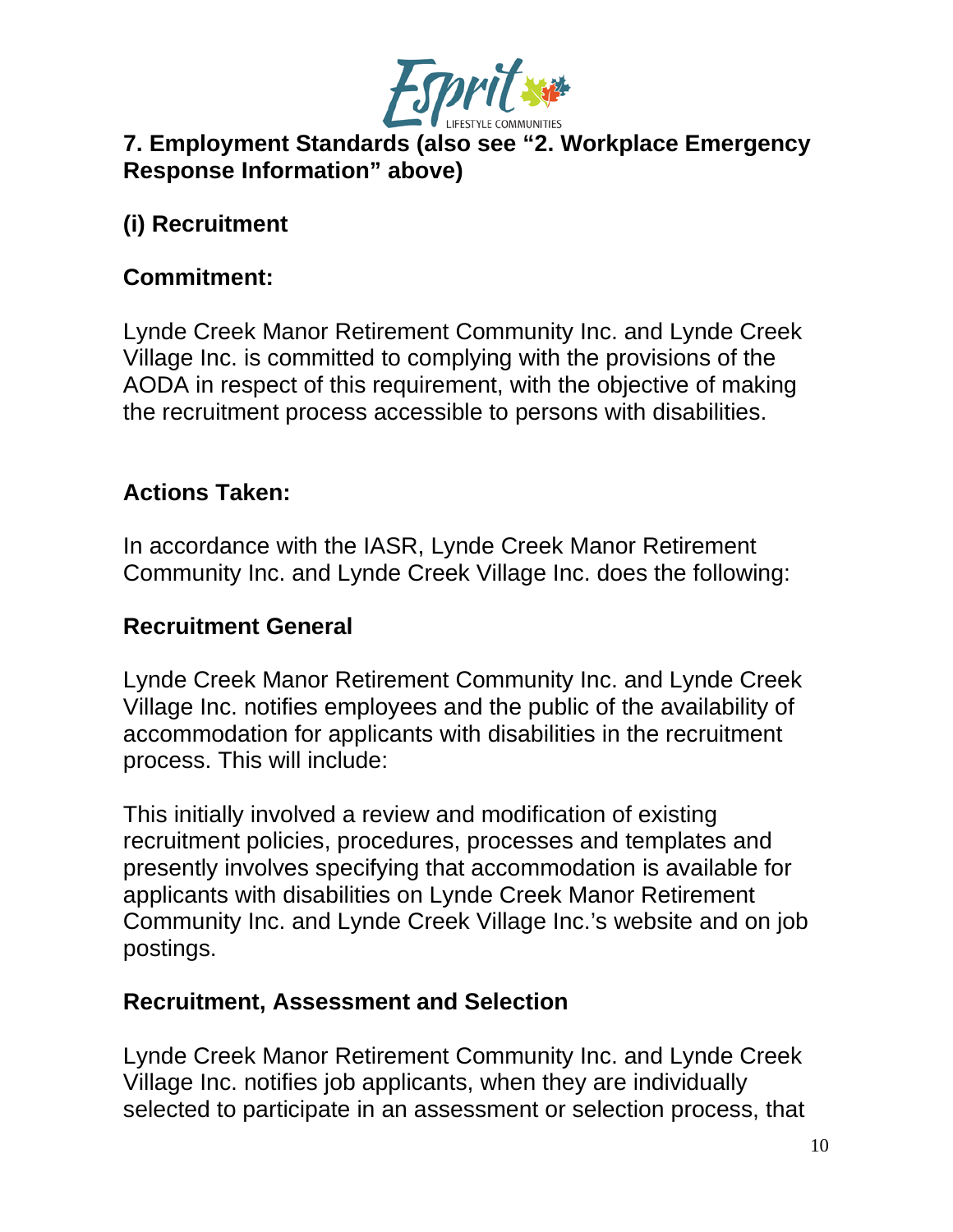

accommodations are available upon request in relation to the materials or processes to be used in the assessment/selection process.

This initially involved a review and modification of existing recruitment policies, procedures, processes and templates and presently involves:

- Inclusion of availability of accommodation notice as part of the script in the scheduling of an interview and/or assessment;
- If a selected applicant requests an accommodation, consultation with the applicant and arranging for provision of suitable accommodations in a manner that takes into account the applicant's accessibility needs due to disability.

### **Notice to Successful Applicants**

When making offers of employment, Lynde Creek Manor Retirement Community Inc. and Lynde Creek Village Inc. notifies the successful applicant of its policies for accommodating employees with disabilities.

This initially included a review and modification of existing recruitment policies, procedures, processes and templates and presently involves inclusion of notification of Lynde Creek Manor Retirement Community Inc. and Lynde Creek Village Inc.'s policies on accommodating employees with disabilities in offer of employment letters.

#### **Required compliance date: January 1, 2016 Status: Completed.**

**(ii) Employee Supports**

**Commitment:**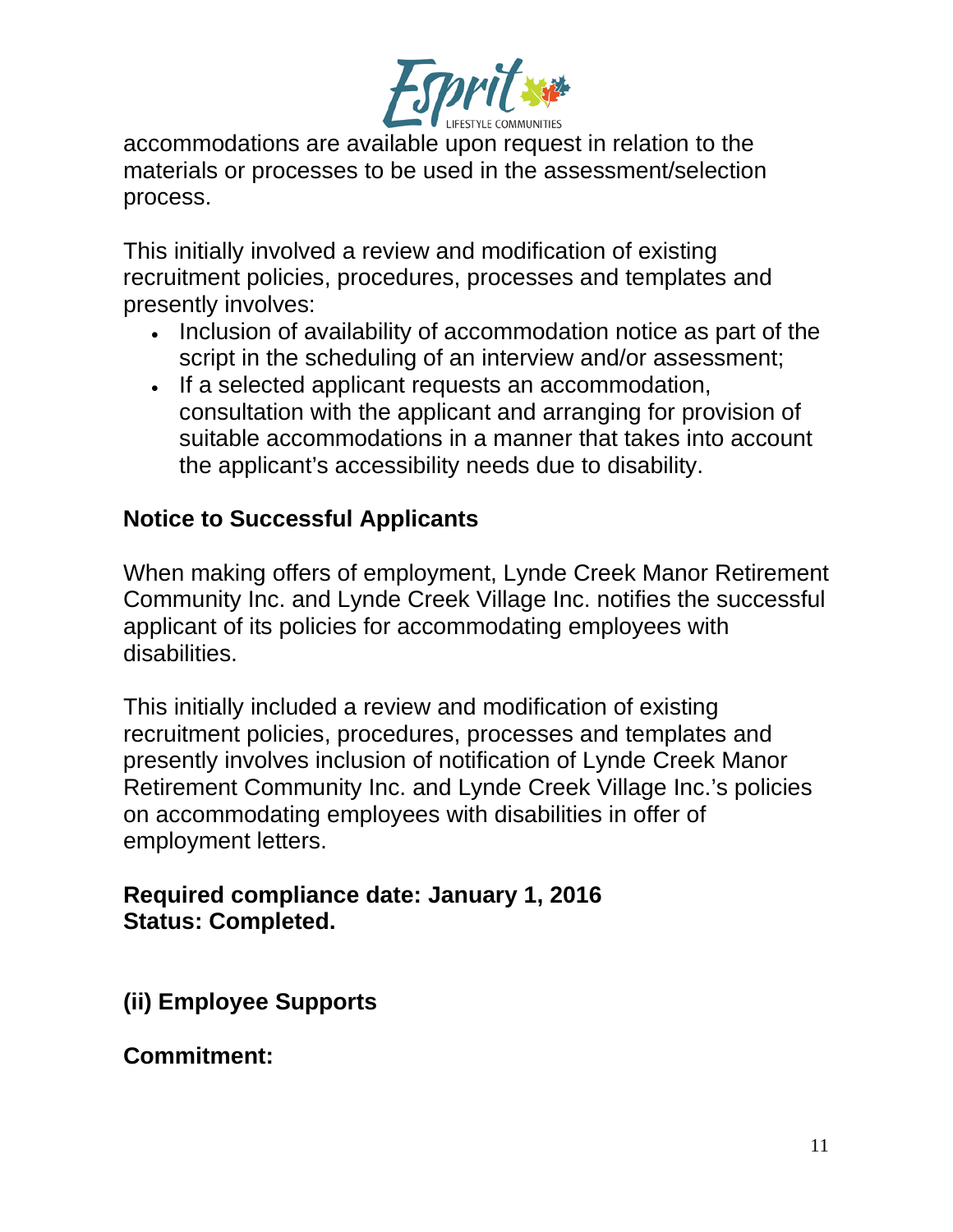

Lynde Creek Manor Retirement Community Inc. and Lynde Creek Village Inc. is committed to complying with the provisions of the AODA in respect of this requirement, with the objective of informing employees of available accessibility supports.

## **Actions Taken:**

In accordance with the IASR, Lynde Creek Manor Retirement Community Inc. and Lynde Creek Village Inc.:

- Informs its employees of its policies used to support its employees with disabilities, including, but not limited to, policies on the provision of job accommodations that take into account an employee's accessibility needs due to disability.
- Provides the information required to new employees as soon as practicable after they begin their employment.
- Provides updated information to its employees whenever there is a change to existing policies on the provision of job accommodations that take into account an employee's accessibility needs due to disability.
- Where an employee with a disability requests it, consults with the employee to provide or arrange for the provision of accessible formats and communication supports for:
	- Information that is needed in order to perform the employee's job; and
	- Information that is generally available to employees in the workplace.
	- Lynde Creek Manor Retirement Community Inc. and Lynde Creek Village Inc. consults with the employee making the request in determining the suitability of an accessible format or communication support.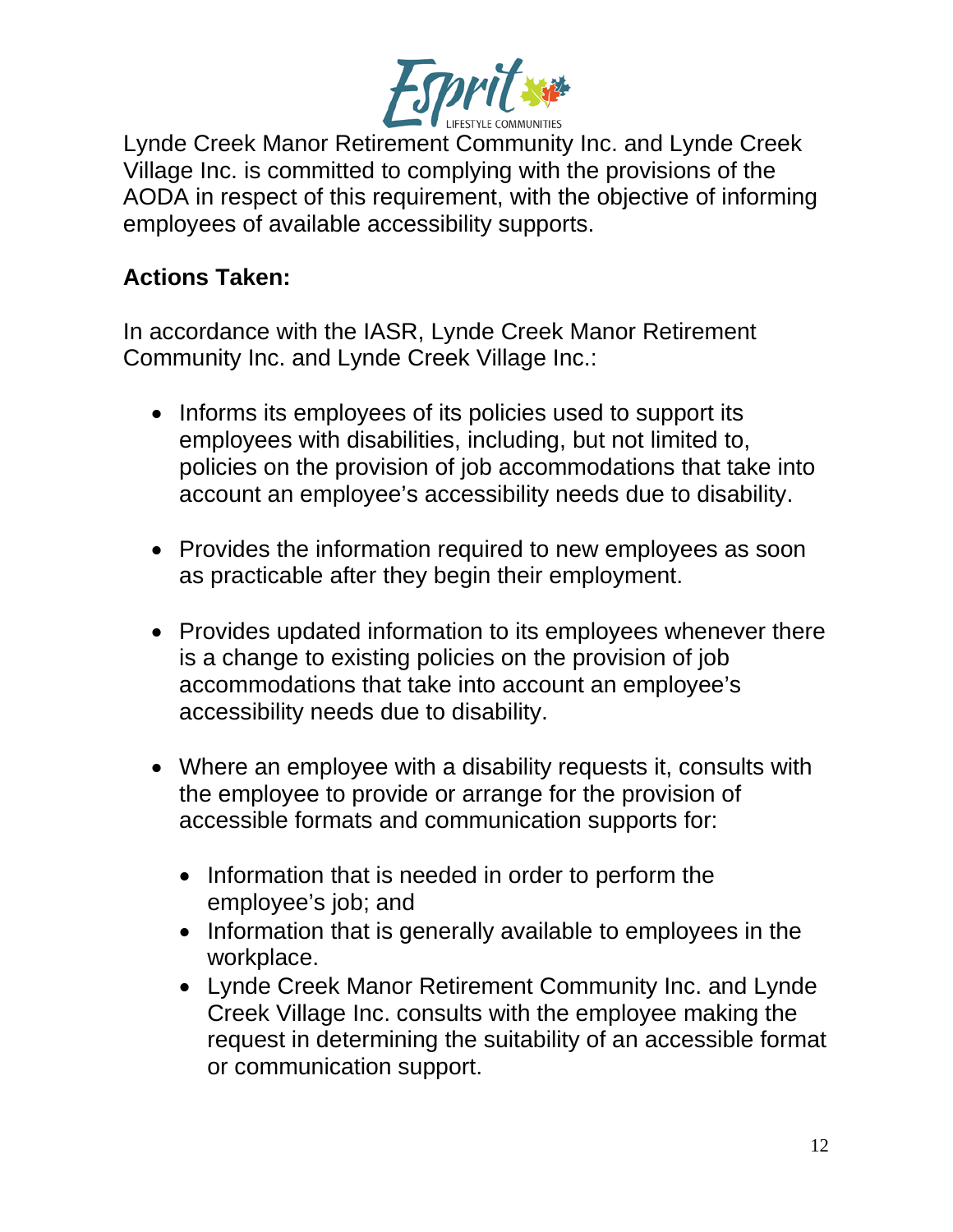

**Required compliance date: January 1, 2016 Status: Completed.**

#### **c. Documented Individual Accommodation Plans/Return to Work Process**

## **Commitment:**

Lynde Creek Manor Retirement Community Inc. and Lynde Creek Village Inc. is committed to complying with the provisions of the AODA in respect of this requirement, with the objective of improving accommodation and return to work processes in the workplace.

### **Actions Taken:**

Lynde Creek Manor Retirement Community Inc. and Lynde Creek Village Inc.'s existing policies were reviewed to include processes that Lynde Creek Manor Retirement Community Inc. and Lynde Creek Village Inc. follows to accommodate an employee with a disability and to facilitate an employee's return to work after absenteeism due to disability.

Lynde Creek Manor Retirement Community Inc. and Lynde Creek Village Inc. reviewed and assessed the existing policies to ensure that they include a process for the development of documented individual accommodation plans for employees with a disability, if such plans are required.

Lynde Creek Manor Retirement Community Inc. and Lynde Creek Village Inc. also ensures that the process for the development of documented individual accommodation plans includes the following elements:

• The manner in which an employee requesting accommodation can participate in the development of the individual accommodation plan.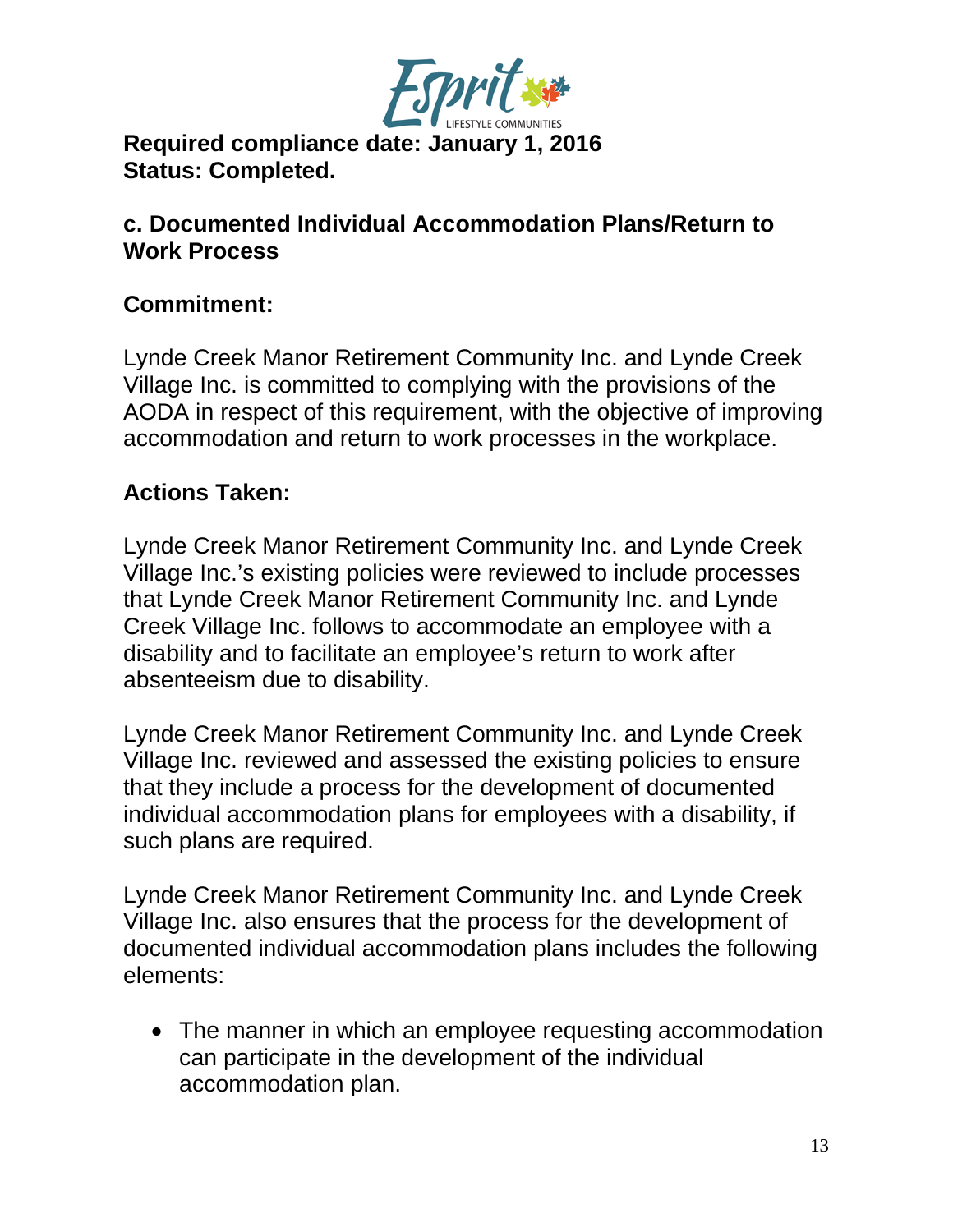

- The means by which the employee is assessed on an individual basis.
- The manner in which Lynde Creek Manor Retirement Community Inc. and Lynde Creek Village Inc. can request an evaluation by an outside medical or other expert, at Lynde Creek Manor Retirement Community Inc. and Lynde Creek Village Inc.'s expense, to assist Lynde Creek Manor Retirement Community Inc. and Lynde Creek Village Inc. in determining if accommodation can be achieved and, if so, how accommodation can be achieved.
- The manner in which the employee can request the participation of a representative from their bargaining agent, where the employee is represented by a bargaining agent, or other representative from the workplace, where the employee is not represented by a bargaining agent, in the development of the accommodation plan.
- The steps taken to protect the privacy of the employee's personal information.
- The frequency with which the individual accommodation plan will be reviewed and updated and the manner in which it will be done.
- If an individual accommodation plan is denied, the manner in which the reasons for the denial will be provided to the employee.
- The means of providing the individual accommodation plan in a format that takes into account the employee's accessibility needs due to disability.

Individual accommodation plans:

- If requested, include any information regarding accessible formats and communications supports provided, as required in the Standard;
- If required, include individualized workplace emergency response information, as required in the Standard; and
- Identify any other accommodation that is to be provided.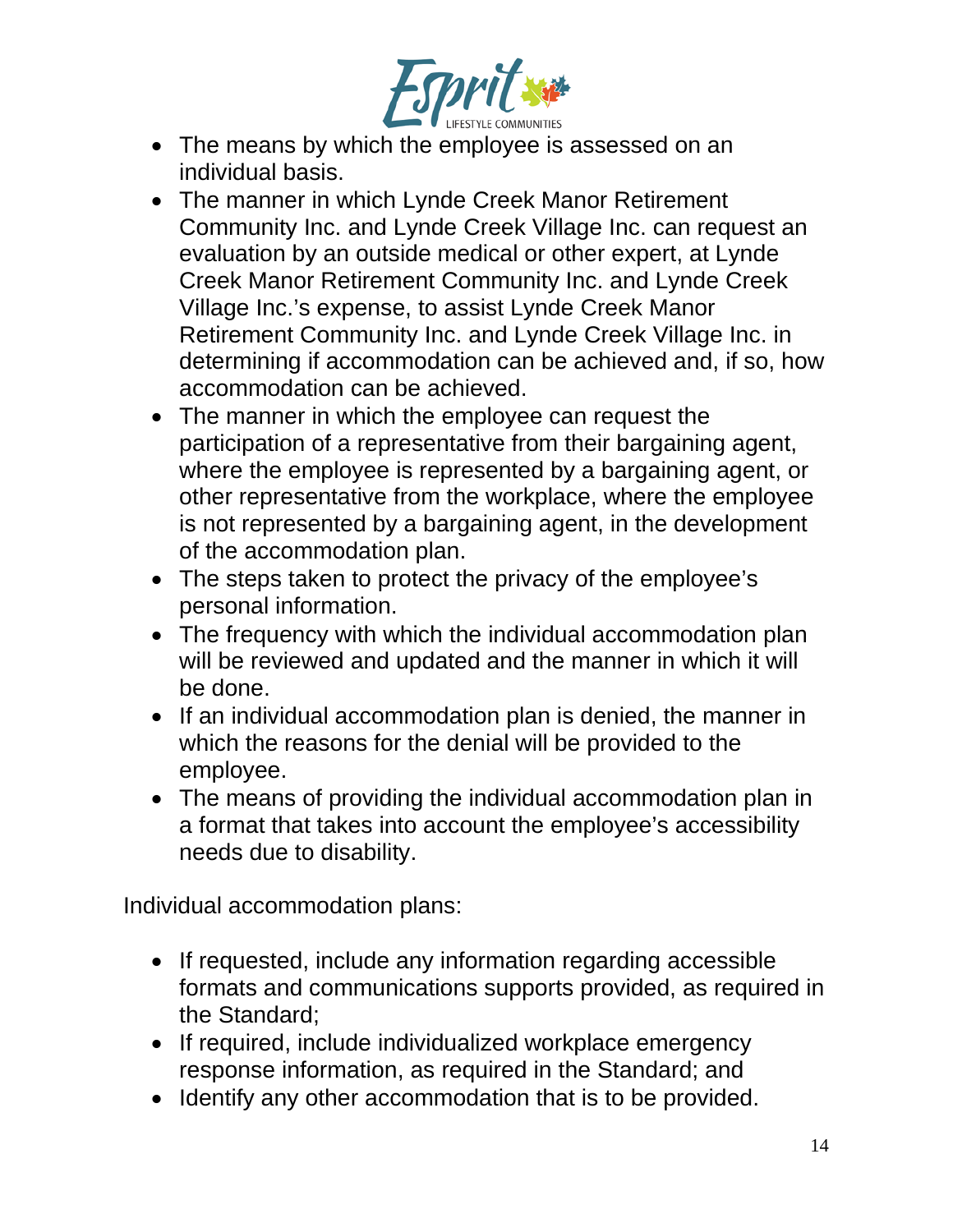

Lynde Creek Manor Retirement Community Inc. and Lynde Creek Village Inc. ensures that the return to work process as set out in its existing policies outlines the steps Lynde Creek Manor Retirement Community Inc. and Lynde Creek Village Inc. will take to facilitate the employee's return to work after a disability-related absence, outlines the development of a written individualized return to work plan for such employees, and requires the use of individual accommodation plans, as discussed above, in the return to work process.

#### **Required compliance date: January 1, 2016 Status: Completed.**

#### **d. Performance Management, Career Development and Redeployment**

## **Commitment:**

Lynde Creek Manor Retirement Community Inc. and Lynde Creek Village Inc. takes into account the accessibility needs of employees with disabilities, as well as individual accommodation plans:

- When using its performance management process in respect of employees with disabilities;
- When providing career development and advancement to its employees with disabilities;
- When redeploying employees with disabilities.

# **Actions Taken:**

In accordance with the IASR, Lynde Creek Manor Retirement Community Inc. and Lynde Creek Village Inc. will:

• Reviews, assesses and, as necessary, modifies existing policies, procedures, practices and templates to ensure compliance with the IASR;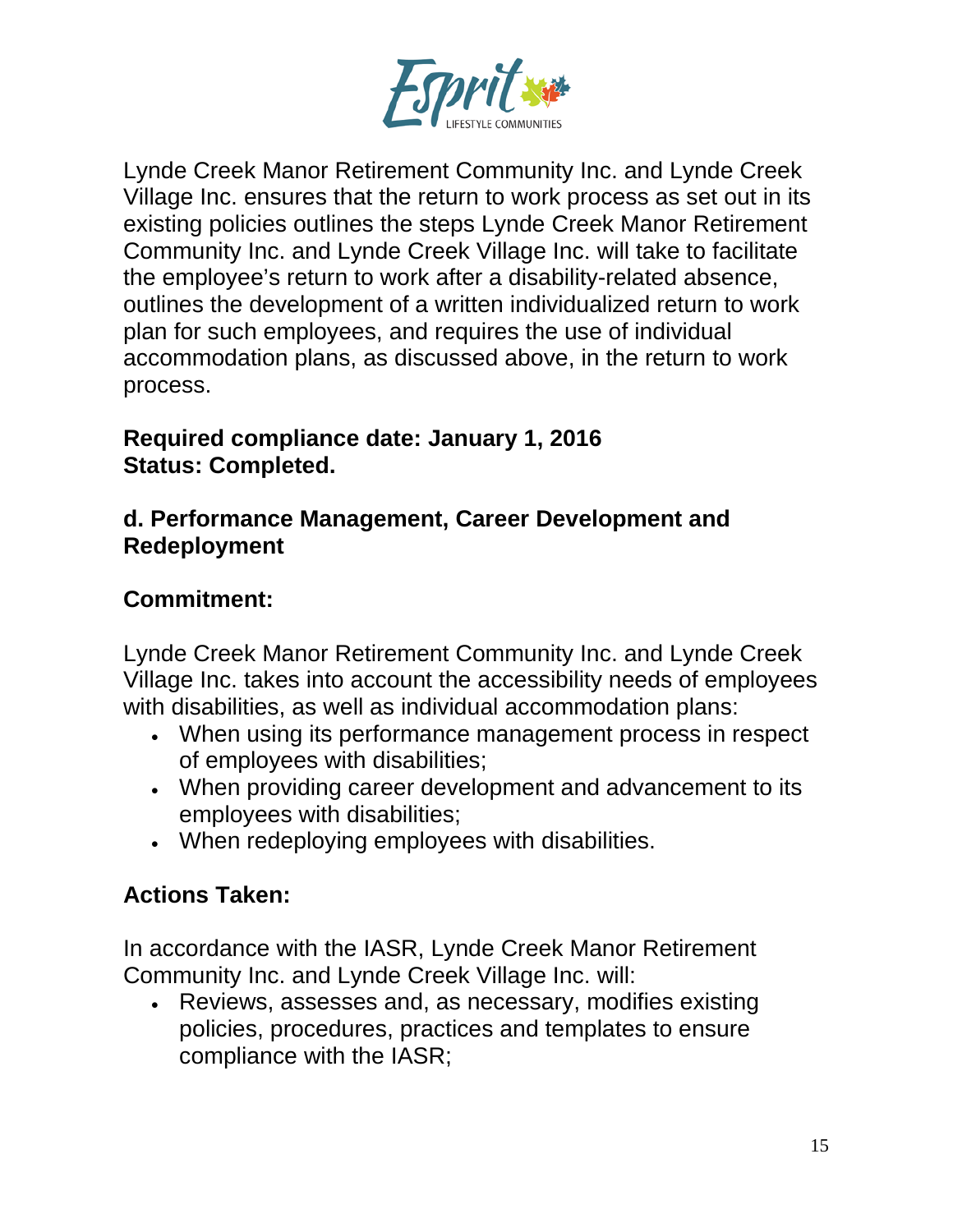

- Takes the accessibility needs of employees with disabilities and, as applicable, their individualized accommodation plans, into account when:
	- <sup>o</sup> Assessing performance
	- <sup>o</sup> Managing career development and advancement
	- <sup>o</sup> Redeployment is required

**Required compliance date: January 1, 2016 Status: Completed.**

#### **8. Design of Public Spaces Standard (Accessibility Standards for the Built Environment)**

Lynde Creek Manor Retirement Community Inc. and Lynde Creek Village Inc. follows the standards set out in the Design of Public Spaces Standard in circumstances where it qualifies as an obligated organization under the Act and constructs or redevelops any public space to which the Act applies.

Lynde Creek Manor Retirement Community Inc. and Lynde Creek Village Inc.'s company policies for preventive and emergency maintenance apply equally to the accessible elements of any public spaces within our built environment to which the Act applies.

Where accessible elements attached to any public spaces to which the Act applies are not in working order due to temporary disruptions, the organization will issue a public notice in a timely manner in the event of a planned or unexpected disruption of service or inaccessibility of facilities used by persons with disabilities. The notice will include the reason of the disruption, the anticipated duration, and a description of alternative facilities or service, if any, that may be available.

#### **Required compliance date: January 1, 2017 Status: Completed.**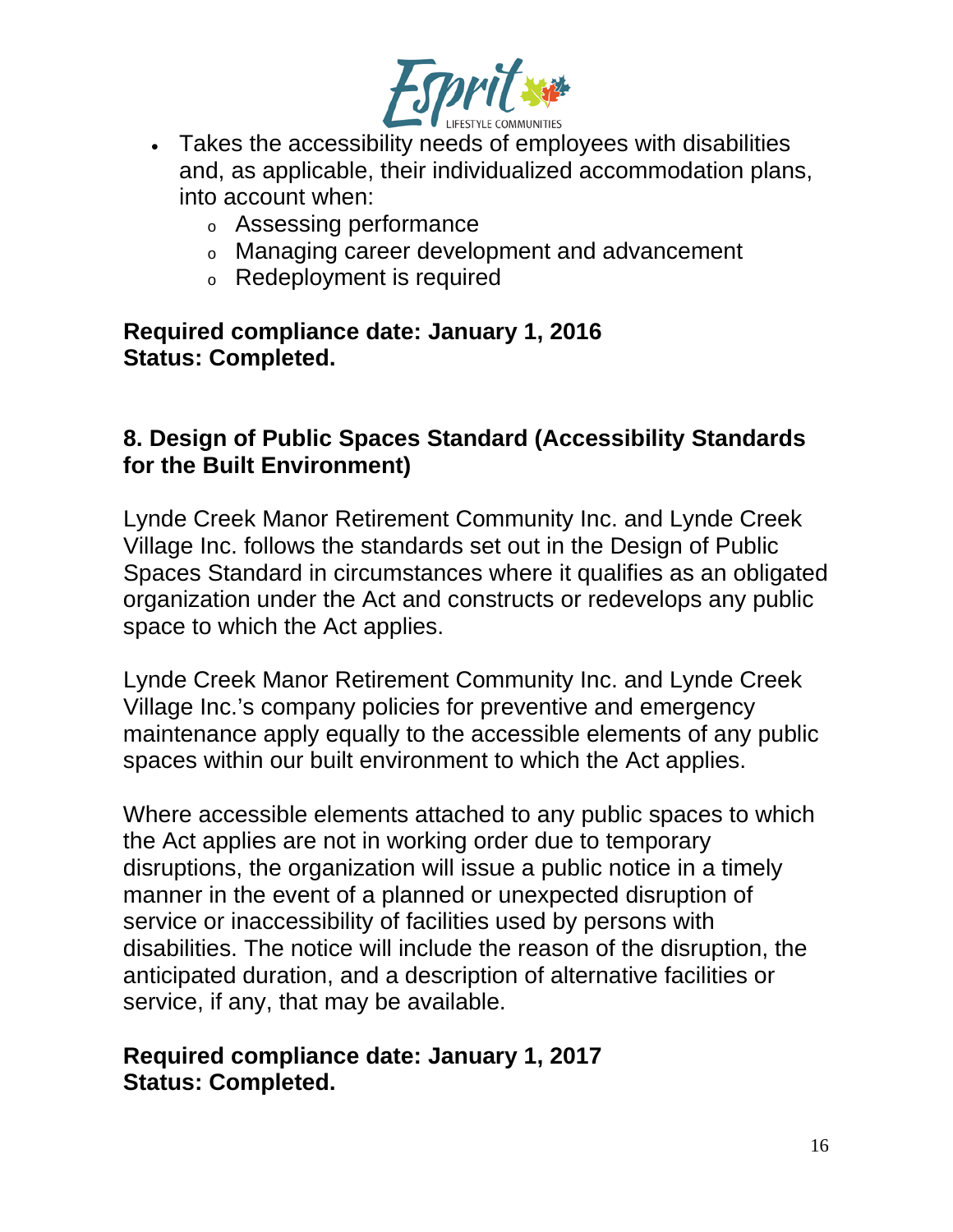

## **9. Customer Service Standard**

## **Commitment:**

The Customer Service Standard was created to establish accessibility standards for customer service in Ontario. In keeping with this regulation, the organization is committed to providing respectful services that focus on the unique needs of the individual.

To achieve this, the organization makes reasonable efforts to ensure that its policies, procedures and practices pertaining to the provision of goods and services to the public and other third parties adhere to the following guiding principles as set out in the IASR.

- Our goods and services must be provided in a manner that respects the dignity and independence of persons with disabilities.
- The provision of our goods or services to persons with disabilities and others must be integrated unless an alternate measure is necessary, whether temporarily or on a permanent basis, to enable a person with a disability to obtain, use or benefit from the goods or services.
- Persons with disabilities must be given an opportunity equal to that given to others to obtain, use and benefit from the goods or services.

## **Actions Taken:**

The following measures have been implemented by Lynde Creek Manor Retirement Community Inc. and Lynde Creek Village Inc.:

• Ensuring that the updated requirement (see reference to July 1, 2016 update below) that every person who is an employee of, or a volunteer with, Lynde Creek Manor Retirement Community Inc. and Lynde Creek Village Inc., every person who participates in developing Lynde Creek Manor Retirement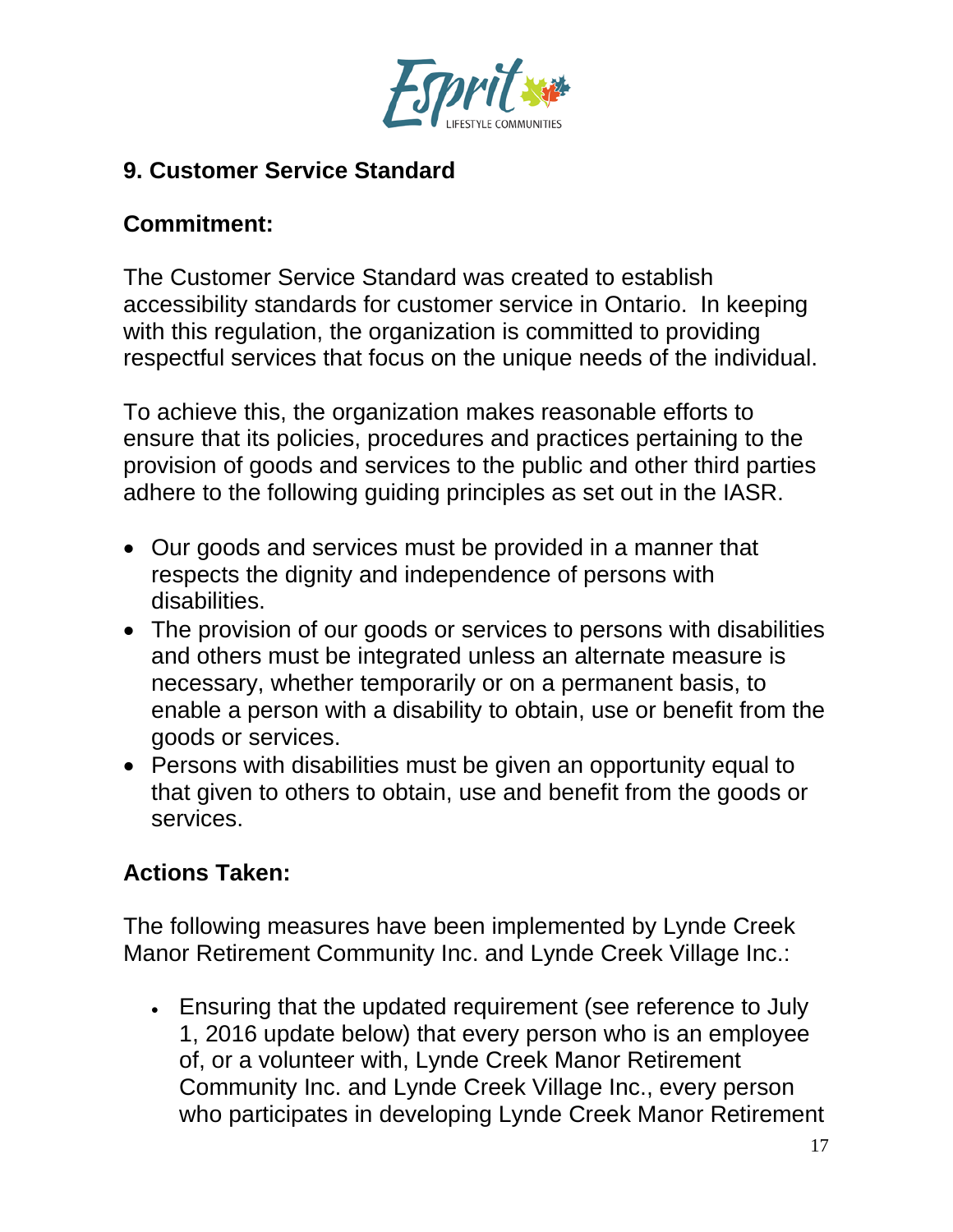

Community Inc. and Lynde Creek Village Inc.'s policies and every other person who provides goods, services or facilities on behalf of Lynde Creek Manor Retirement Community Inc. and Lynde Creek Village Inc., receive training about the provision of the provider's goods, services or facilities, as the case may be, to persons with disabilities.

- Ensuring completion of accessibility training is tracked and recorded;
- Ensuring staff are trained and familiar with various assistive devices that may be used by customers with disabilities who are accessing the Lynde Creek Manor Retirement Community Inc. and Lynde Creek Village Inc.'s goods or services;
- Ensuring customers accompanied by a guide dog or other service animal in areas of Lynde Creek Manor Retirement Community Inc. and Lynde Creek Village Inc. open to the public and other third parties, are accommodated. In regards this requirement, the organization also implemented the updated requirement (see reference to July 1, 2016 update below) expanding the list of regulated health professionals able to authorize a service animal;
- Ensuring that if a person with a disability is accompanied by a support person, the support person is accommodated. In regards this requirement, the organization also implemented the updated requirement (see reference to July 1, 2016 update below) with respect to consulting with the person with the disability about the need for a support person and that such support person may only required by the organization under the circumstances described in the Act.
- Issuing a public notice in a timely manner in the event of a planned or unexpected disruption of service or inaccessibility of facilities used by persons with disabilities. The notice must include the reason of the disruption, the anticipated duration, and a description of alternative facilities or service, if any, that may be available.
- Continuing to welcome and appreciate feedback from persons with disabilities through multiple communication methods.